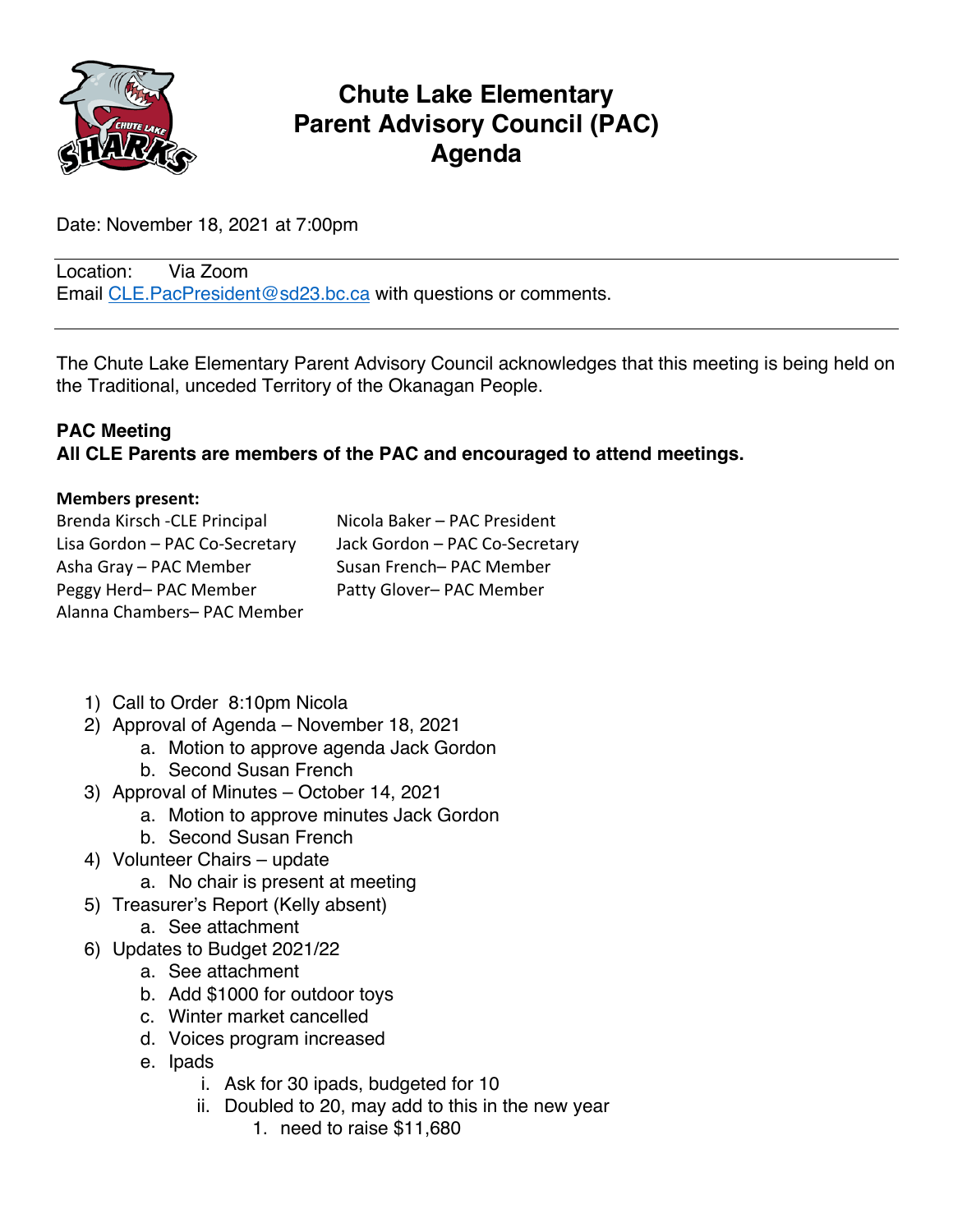- iii. Trying to meet needs for teachers
- iv. 20 purchased by the school
- v. 5 ipads given to Tina Hoek
- vi. Older kids use chromebooks
- f. Paypal issues, PAC will be changing to a new online payment system soon.
- 7) COPAC Update
	- a. Welcome PAC delegations
		- i. Concerns specific to school or a group of children
	- b. Still looking for district PAC Rep
- 8) Adjournment 8:22 pm

**Future Meeting Dates:** CLE PAC: January 13, 2022 7:00pm

## **Informal Parent Meeting Notes (7:00-7:45)**

#### **Members present:**

Brenda Kirsch -CLE Principal Nicola Baker – PAC President Lisa Gordon – PAC Co-Secretary Jack Gordon – PAC Co-Secretary Asha Gray – PAC Member Susan French– PAC Member Peggy and Trevor– PAC Member Patty Glover– PAC Member Alanna Chambers– PAC Member

- 1. Welcome & Acknowledgements Call to order Nicola 7:02PM
	- a. First nations
	- b. Flooding
- 2. Enter your name in the chat for a chance to win a CLE shirt or hoodie for your child.
- 3. PAC Interactions with volunteers (draft community communication guidelines)
	- a. To ensure everyone feels accepted and acknowledged
	- b. Providing feedback in respectful manner
	- c. Need to hear from individuals, rather than one person speaking for a group
- 4. CLE Admin Update Principal Brenda Kirsch & Vice Principal Steven Labrie
	- a. Outdoor learning space enhancements discussion, call for participation
		- i. Indigenous integration of the land
		- ii. Learning space with seating for all the kids, maybe benches and a table
		- iii. Shelter space as well from rain and sun so it can be used all year
		- iv. Indigenous play structure or garden
		- v. Outdoor whiteboard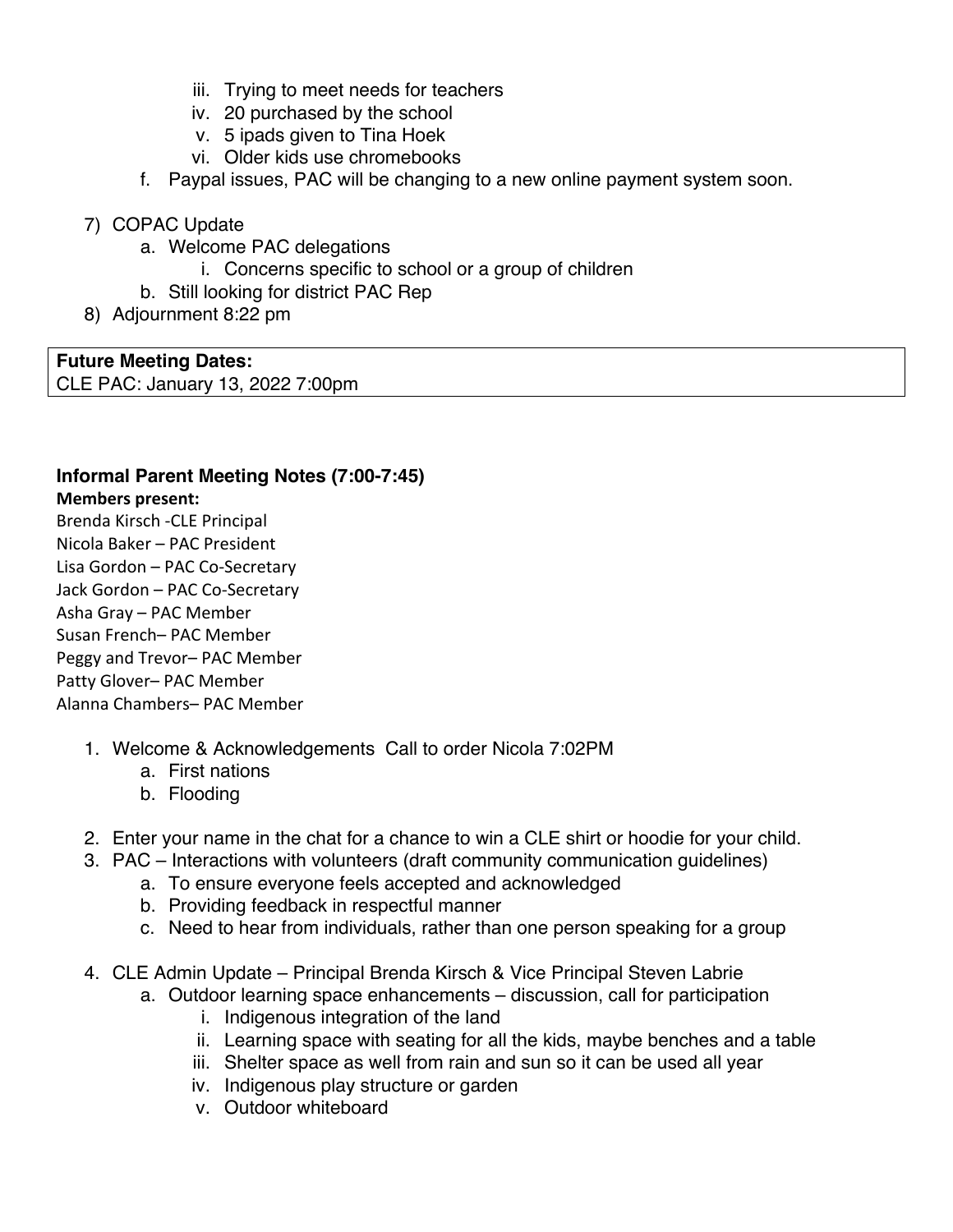- vi. School is at capacity so it would be helpful to have another space that we can use
- vii. Benefits:
	- 1. Kids love learning outdoors
	- 2. Help kids with health, achievement and cognition
	- 3. Promotes learning through movement and play
	- 4. Away from technology
	- 5. Promotes leadership
	- 6. Conservationism, sustainability, increasing environmental knowledge
	- 7. Not have to wear a mask
- viii. Need parents to join committee
	- 1. Community support
	- 2. Fundraising
	- 3. Rose L elder who is willing to help provide guidance
	- 4. Rotary club Kelowna, supporting with peace initiative
	- 5. Hoping to involve students
	- 6. CUPE involvement
	- 7. Need local landscape architect to help with design
	- 8. Nov 24 meeting with Elder Rose to discuss
- ix. Parent question regarding integrating other cultures into the outdoor classroom as well
	- 1. Open to discussion
	- 2. Important to promote inclusivity, beliefs and values
- b. November/December Updates
	- i. Gathering gift for families in need with Salvation army, spearheaded by grade 4s
		- 1. Tags with needs of kids and ages
		- 2. Students can take tags home and bring donations
		- 3. Santa Bus coming on Dec 10 to collect donations
		- 4. This has been done annually
	- ii. Christmas concert
		- 1. Surprise to be emailed out soon!
		- 2. Performances will be sent out
		- 3. Unable to have in person concert due to covid
	- iii. Covid
		- 1. Appreciate families contacting school
		- 2. Will remain anonymous
		- 3. School is doing their best to keep school safe and happy
		- 4. School is not allowed to notify families directly if there are cases in the classrooms
			- a. Waiting for direction from Interior Health(IH)
			- b. Two cases this week that didn't require any actions
	- iv. Parent question: Told through community networks that students in classroom had covid, but why do the classrooms not need to isolate for 2 weeks.
		- 1. IH does follow up with families and decides who needs to isolate
		- 2. School has been pulled out of the process, it is done outside of the school 3. Families feeling frustrated with the lack of communication
	- v. Parent comment: Rumours circulating in the community and no one really knows what's going on or if it's safe to send kids to school.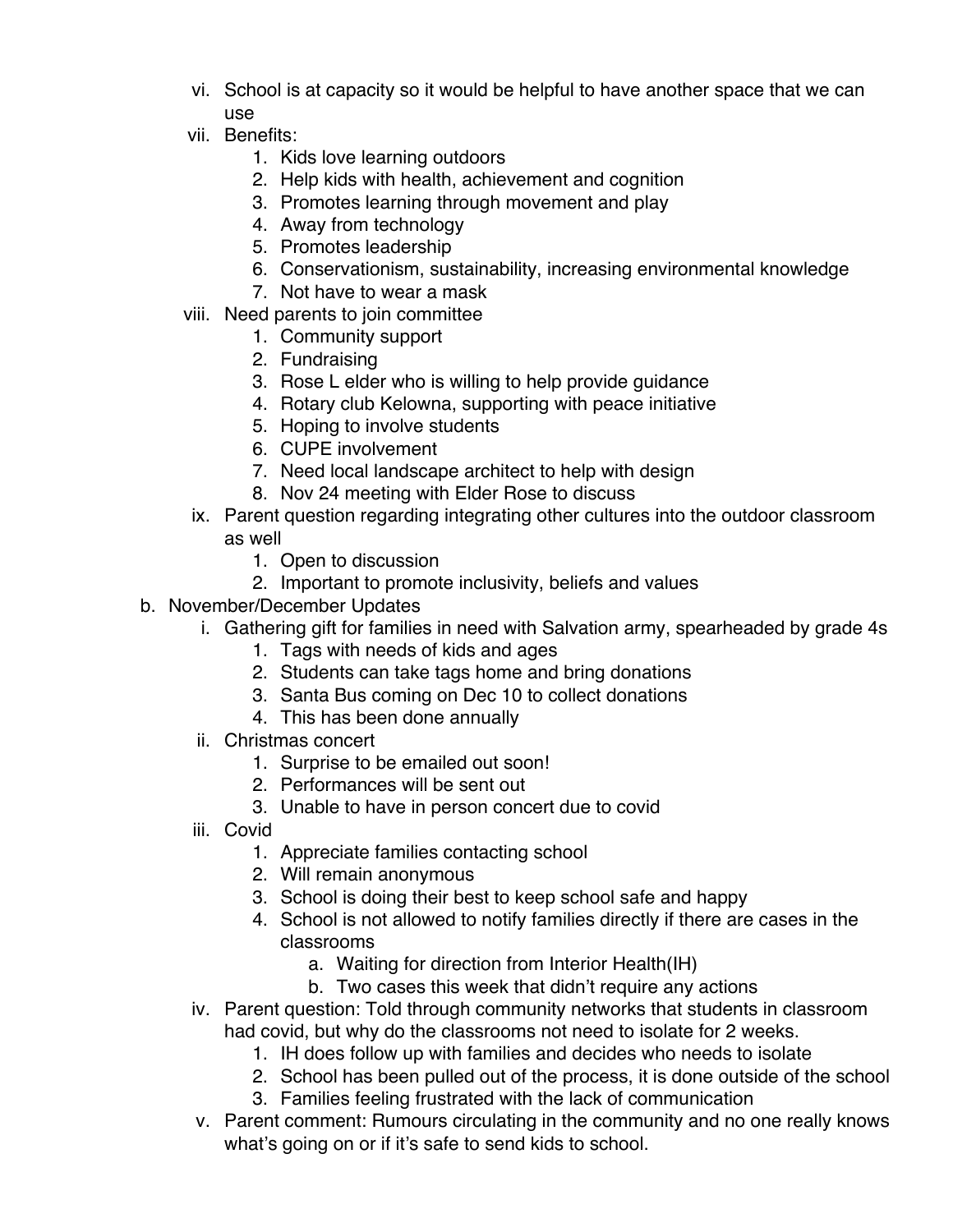- 1. Staff is also frustrated that they can't inform families
- 2. IH is behind at notifying the school
- 3. Staff feels loved an appreciated by the parents, they are doing their best
- vi. Parent question: Where should we be voicing our concerns that this system isn't working and we don't feel like our kids are being kept safe?
	- 1. Liaison between school board and IH
	- 2. Parents writing letters? Nicola will look into this.
	- 3. Not alone at CLE in our frustration with the system
- vii. Parent comment: Should students be acting as lunch monitors right now given the current covid situation and the fact that the kids aren't wearing masks while they are eating?
	- 1. Not many activities available for leadership currently
	- 2. Something that may need to change in the future, but right now it's not going to change. They are distanced from the other kids.
	- 3. Safety vs Engagement
- viii. Parent comment: When the school knows there are cases, maybe these activities should be paused, until the cases are over.
- 5. Community Discussions Questions & Comments from CLE parents and caregivers.
	- a. District PAC has secured Dr Katharine Smart
		- i. Presentation to parents on covid Nov 23 7pm
		- ii. Open to questions, anything covid related. Submit your questions!
		- b. Format of informal and then formal PAC meetings
			- i. No comments
		- c. Waste Connections, Saturday 11-3 Toys R US
			- i. Bottle donations
			- ii. Info sent out in email
		- d. Parent teacher interviews (via Zoom)
			- i. Lots of positive feedback from parents and teachers
			- ii. Helpful doing later in the year because the teachers know the kids better
			- iii. Parent comment: Would it be possible to do a meet and greet earlier on in the year for parents who don't drop their kids off at school and can't meet the teachers otherwise?
				- 1. Parent drop in was planned but cancelled due to Covid
				- 2. Some teachers did have meetings in gym or virtual
				- 3. Next year hopefully things will be different
		- e. Hot lunch
			- i. Supply chain issues due to flooding
			- ii. Cancelled this week
			- iii. Next week should be ok, with Milk and Boston Pizza but may need to play it by ear
			- iv. Refunds?
				- 1. Parents should have credit in account for cancelled Hot lunches
				- 2. Can request refund from CLE PAC if you don't want to order further
			- v. Running with fewer volunteers due to covid
			- vi. Smoothies and cookies and milk were very popular
			- vii. Parent question: Can there be more options for allergy friendly foods, gluten free, vegetarian etc.?
				- 1. Only one email received with parent looking for other options